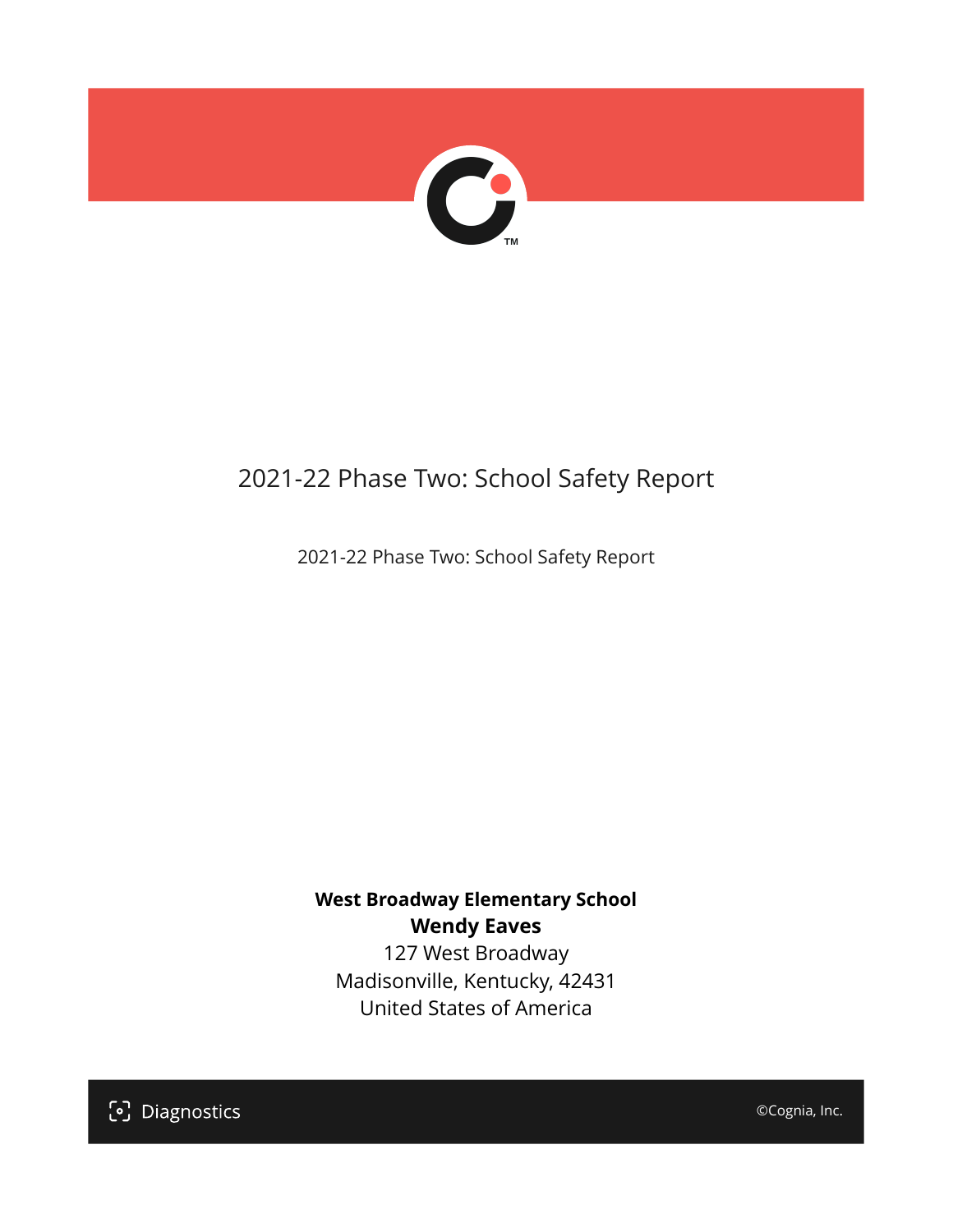West Broadway Elementary School

#### **Table of Contents**

| 2021-22 Phase Two: School Safety Report |  |
|-----------------------------------------|--|
|                                         |  |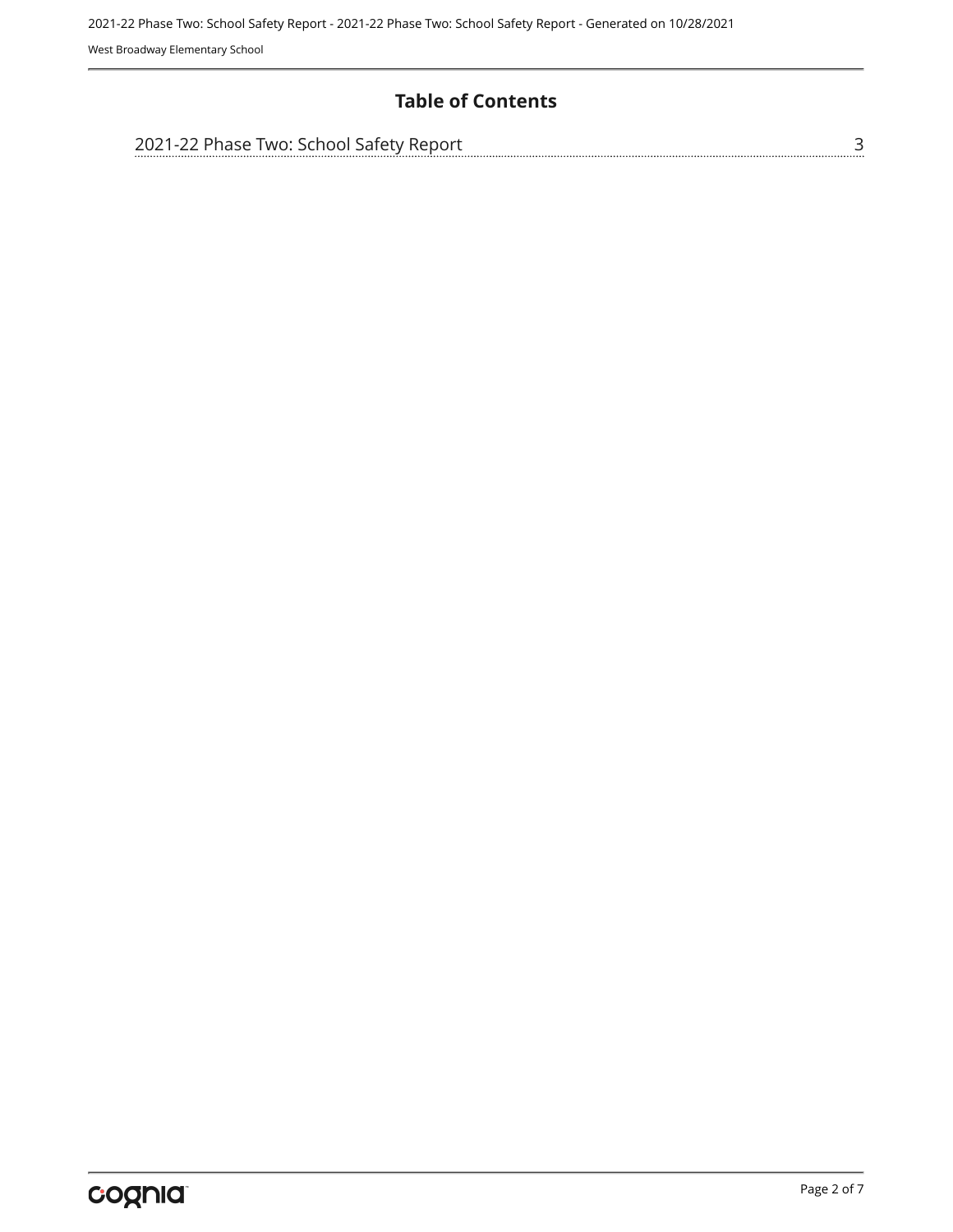## <span id="page-2-0"></span>**2021-22 Phase Two: School Safety Report**

School Safety Report

Pursuant to KRS 158.162, the local board of education shall require the school council or, if none exists, the principal in each school to adopt an emergency plan that must be utilized in case of fire, severe weather, earthquake, or a building lockdown and that: establishes evacuation routes; identifies the best available severe weather zones; develops earthquake protocols for students; and, develops and adheres to practices controlling access to the school building. The emergency plan shall be annually reviewed by the council, principal, and first responders and revised as needed.

In addition to the emergency plan requirements in KRS 158.162, KRS 158.164 requires the local board of education to direct the school council or, if none exists, the principal in each school to establish procedures to perform a building lockdown and to invite local law enforcement to assist in establishing lockdown procedures.

KRS 158.162 also requires the emergency plan be discussed with all school staff prior to the first instructional day of the school year and provided, along with a diagram of the facility, to appropriate first responders. Further, the principal in each school shall conduct, at a minimum, the following emergency response drills within the first 30 instructional days of the school year and again during the month of January: one severe weather drill, one earthquake drill, and one lockdown drill. In addition, required fire drills shall be conducted according to administrative regulations promulgated by the Department of Housing, Buildings and Construction.

Questions Related to the Adoption and Implementation of the Emergency Plan 1. Has the school council or, where applicable, principal adopted an emergency plan in accordance with local board policy and in compliance with the specifications in KRS 158.162(3)?

*If the answer is "no", please explain in the comment box. Please note that Senate Bill 1 (2019) and Senate Bill 8 (2020) amended KRS 158.162(3)(d) to require, for example, classroom doors remain closed and locked during instructional time (with limited exceptions) as well as classroom doors with windows be equipped with material to quickly cover the window during a building lockdown. Schools are encouraged to comply with these changes as soon as practicable but, if needed, have until July 1, 2022 to fully implement. Accordingly, failure to comply with KRS 158.162(3)(d), as amended, should not be reported herein until the 2022-2023 school year and beyond.*

Yes our SBDM council has an emergency operation plan

2. Has the school provided local first responders with a copy of the school's emergency plan along with a diagram of the school as required by KRS 158.162(2)(b)?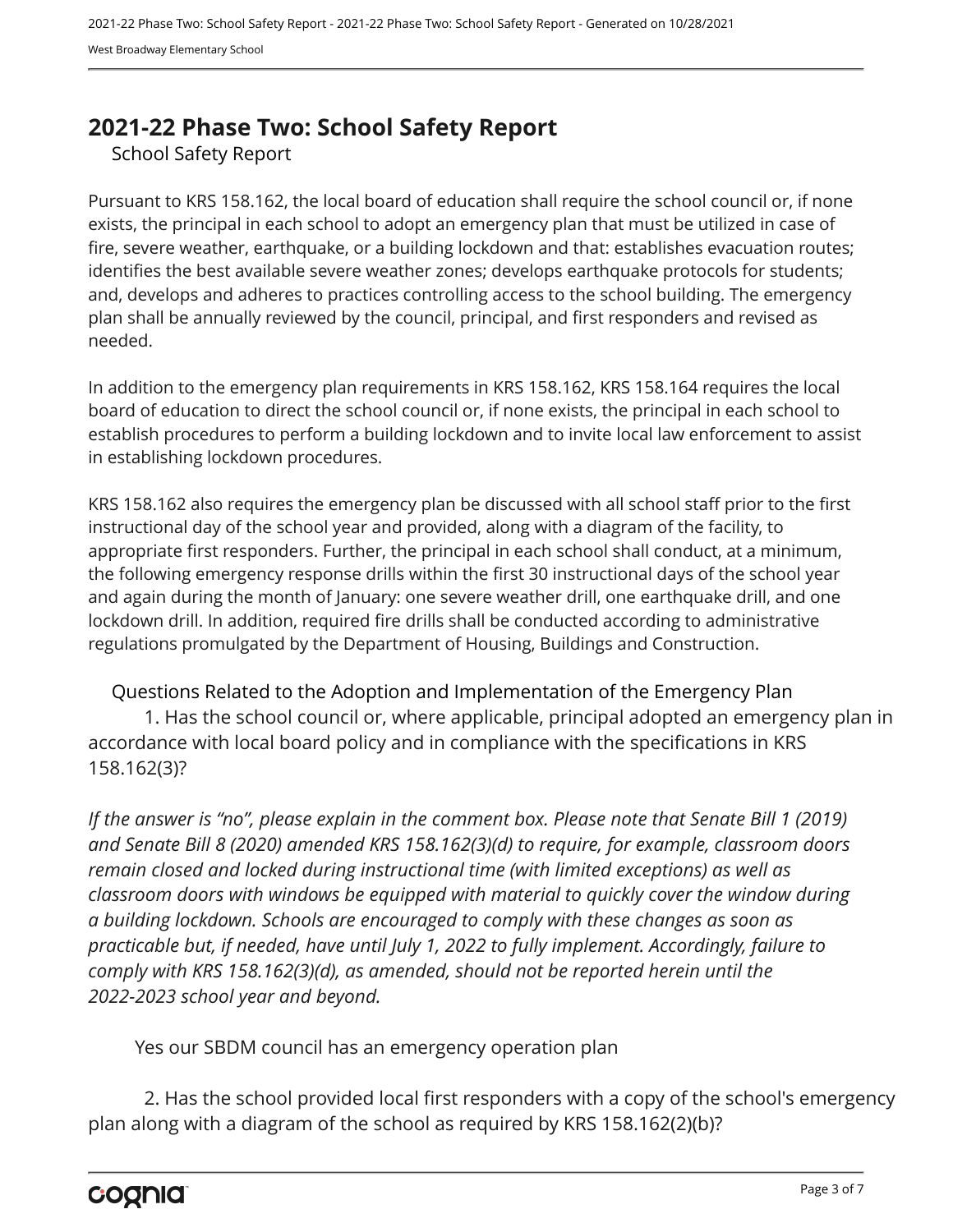*If the answer is "no", please explain in the comment box.*

Yes our school SRO was provided with our emergency plan and school diagrams. The SRO shares these documents with our district Director of Engagement, Equity, and School Support for dissemination to local first responders.

3. Has the school posted primary and secondary evacuation routes in each room by any doorway used for evacuation as required by KRS 158.162(3)(a)?

*If the answer is "no", please explain in the comment box.*

Yes routes are posted in each room by the doorway.

4. Has the school posted the location of severe weather safe zones in each room as required by KRS 158.162(3)(b)?

*If the answer is "no", please explain in the comment box.*

Yes weather and safe zones are posted in each room.

5. Have practices for students to follow during an earthquake been developed as required by KRS 158.162(3)(c)?

*If the answer is "no", please explain in the comment box.*

Yes earthquake drills are in place and practiced routinely

6. Are practices in place to control access to the school building, including but not limited to controlling outside access to exterior doors during the school day; controlling the main entrance of the school with electronically locking doors, a camera, and an intercom system; controlling access to individual classrooms; requiring classroom doors to remain closed and locked during instructional time (with limited exceptions outlined in statute); requiring classroom doors with windows to be equipped with material to quickly cover the windows during a lockdown; requiring all visitors to report to the front office of the building, provide valid identification, and state the purpose of the visit; and providing a visitor's badge to be visibly displayed on a visitor's outer garment as required by KRS 158.162(3)(d)?

*If the answer is "no", please explain in the comment box.*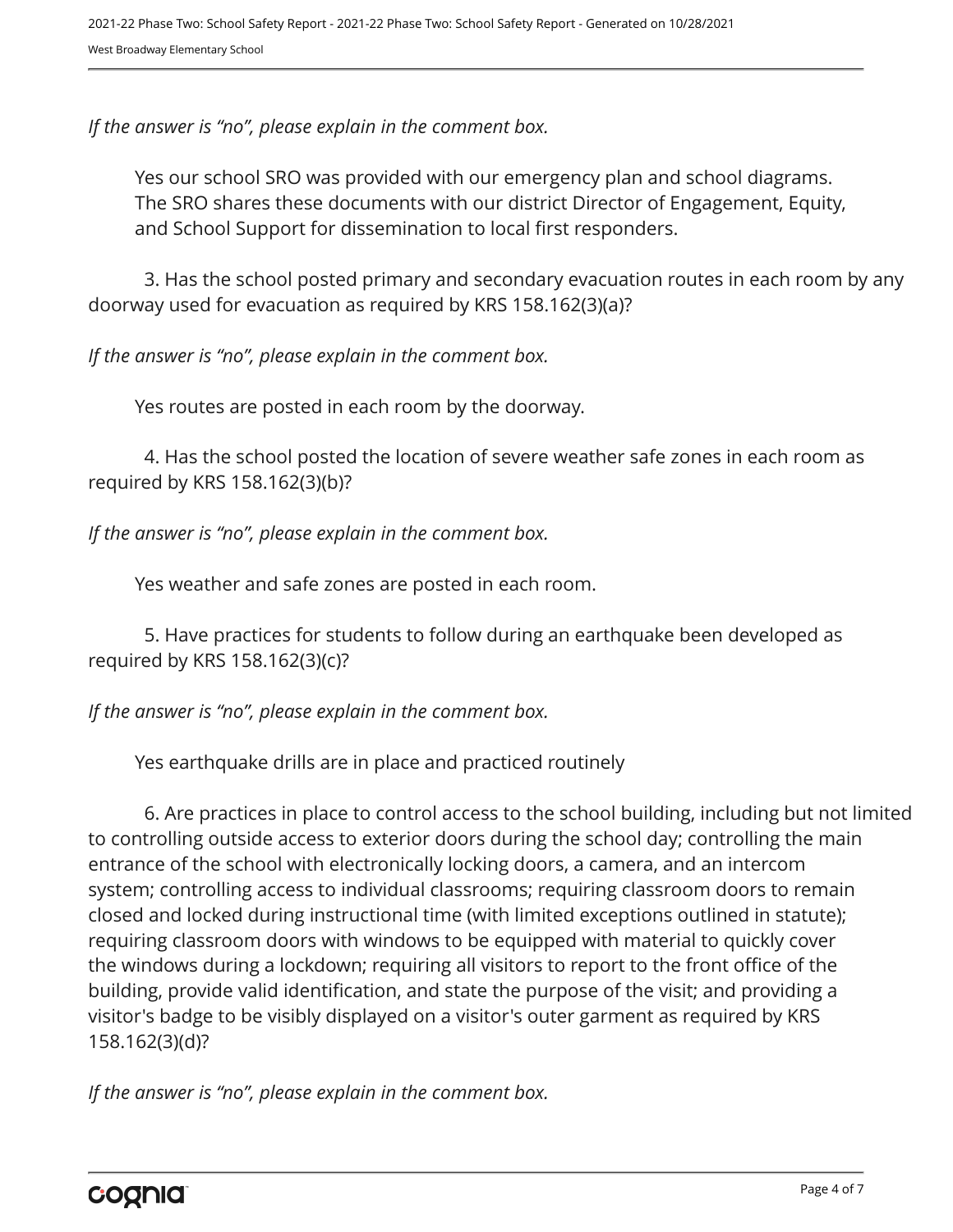Our building remains locked during the school day. An intercom system, electronically locked door, and camera secures the main entrance of the building, and other entrances can only be unlocked by staff badge. All visitors must state their reason for visit at the door buzzer, report to the main office and must show identification to obtain a visitor's pass to wear while on campus. The Raptor System is in place to scan identification, track & scan visitors in the building, and provide a quick alert to administration and law enforcement. All classrooms remain closed and locked during instruction with a door window cover available for a lock down.

7. Was the school's emergency plan reviewed following the end of the prior school year by the school council, principal, and first responders and revised as needed as required by KRS 158.162(2)(c)?

*Please provide the most recent date of review/revision of the school's emergency plan in the comment box. If the answer is "no", please explain in the comment box.* 

Yes, our school emergency plan was reviewed by the principal and school SBDM council on July 22, 2021. It was provided to the school SRO for review and dissemination on July 23, 2021.

8. Did the principal discuss the emergency plan with **all** school staff prior to the first instructional day of the current school year and appropriately document the time and date of such discussion as required by KRS 158.162(2)(d)?

*Please provide the date the school completed this discussion in the comment box. If the answer is "no", please explain in the comment box.*

Yes, the principal reviewed the emergency plan with all school staff on August 4, 2021 at 8:30 am. Sign in sheets are available to verify that all staff took part in this review and discussion.

9. During the first 30 instructional days of the current school year, did the principal conduct at least one severe weather drill, one earthquake drill, and one lockdown drill as required by KRS 158.162(5)?

*If the answer is "no", please explain in the comment box.*

Yes, we conducted fire, earthquake, tornado, and lockdown drills on August 13 and August 20.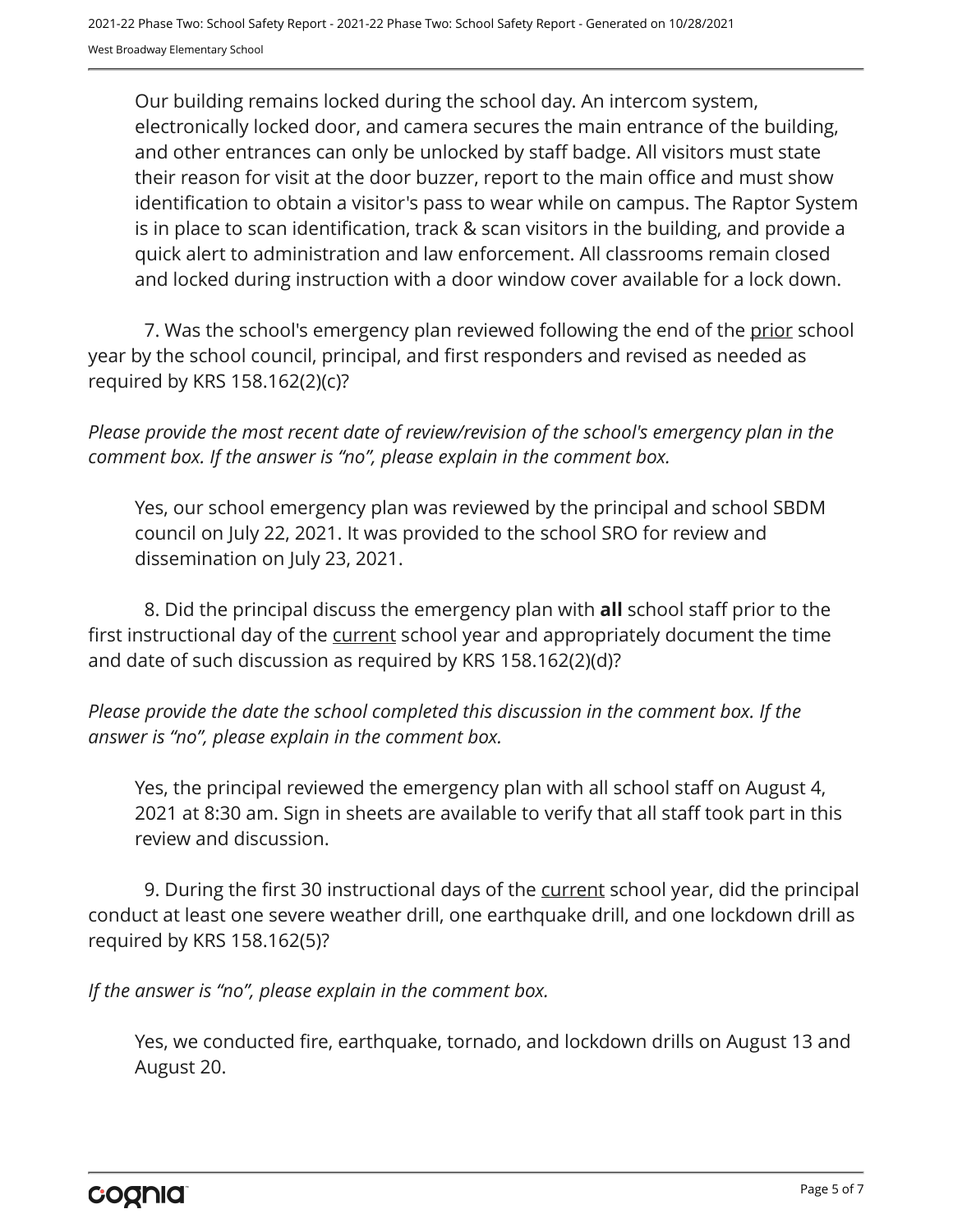10. During the month of January during the prior school year, did the principal conduct at least one severe weather drill, one earthquake drill, and one lockdown drill as required by KRS 158.162(5)?

#### *If the answer is "no", please explain in the comment box.*

In January 2021, we conducted fire, earthquake, tornado, and lockdown drills on January 19 and January 21, 2021.

11. Over the immediately preceding twelve months, did the principal conduct fire drills in accordance with administrative regulations promulgated by the Department of Housing, Buildings and Construction as required by KRS 158.162(5)?

*If the school did NOT meet the requirement, respond "no" and please explain further in the comment box.* 

Yes, we conducted fire drills at least once a month during the previous twelve months as evidenced by the district drill log. August 26, 2020; August 27, 2020 ;Sept. 14, 2020; Oct. 22, 2020; Nov. 17, 2020 ;Dec. 7, 2020; Jan. 19, 2021; Jan. 21, 2021; Feb. 25, 2021; March 11, 2021; April 20, 2021; May 11, 2021